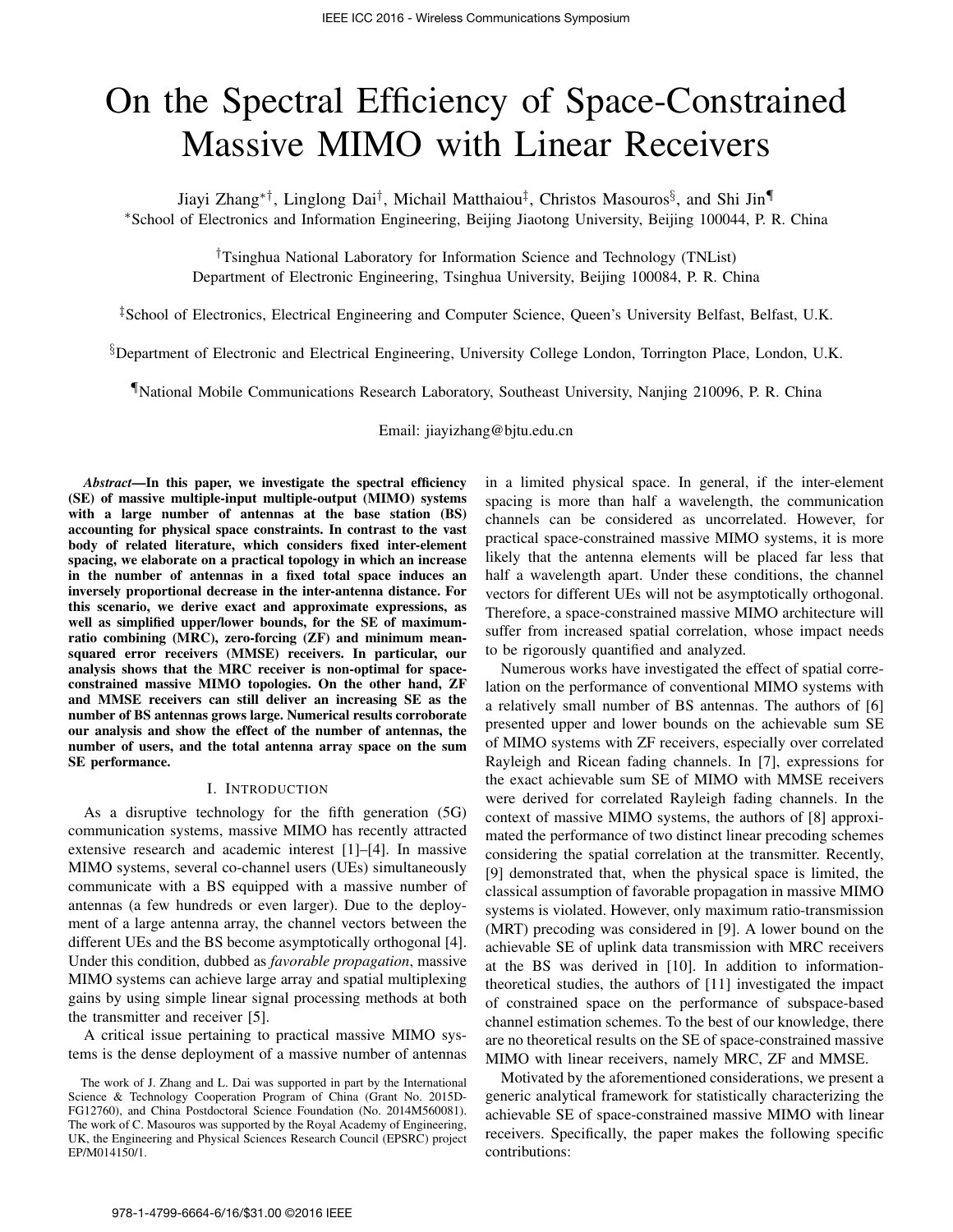- Motivated by some recent advances in the area of Wishart random matrix theory, we first present approximate expressions for the achievable sum SE of a massive MI-MO system with MRC receivers. We show that a spaceconstrained antenna deployment will cause a saturation of the achievable sum SE with an increasing number of antennas for MRC receivers.
- *•* For ZF receivers, new upper and lower bounds on the achievable SE are derived, with the latter being particularly tight. We show that for uniform linear arrays, the achievable SE increases with the number of BS antennas *M*. Moreover, a larger number of UEs *K* increases the sum SE of ZF receivers when  $M \gg K$ .
- *•* Finally, we derive an exact closed-form expression for the achievable SE, for MMSE receivers at the BS. Similar to ZF receivers, the sum SE of MMSE receivers also increases by deploying more BS antennas in space-constrained massive MIMO systems.

*Notation:* In the following, **x** is a vector, and **X** is a matrix. We use  $tr(X)$ ,  $X^T$ , and  $X^H$  to represent the trace, transpose, and conjugate transpose of **X**, respectively, while  $E\{\cdot\}$  denotes the expectation operator. The matrix determinant and trace are given by  $|X|$  and  $tr(X)$ , while  $X_i$  is X with the *i*th column removed. Finally,  $[\mathbf{X}]_{ij}$  and  $\mathbf{x}_i$  denote the  $(i, j)$ th entry and the *i*th column of **X**, respectively.

#### II. SYSTEM AND CHANNEL MODEL

We consider the uplink of a single-cell massive MIMO system, where the BS with *M* antennas simultaneously serves *K* single-antenna UEs. The received vector  $y \in \mathbb{C}^{M \times 1}$  at the BS is given by

$$
\mathbf{y} = \sqrt{p_u} \mathbf{Gx} + \mathbf{n},\tag{1}
$$

where  $p_u$  is the average power of each UE,  $\mathbf{x} \in \mathbb{C}^{K \times 1}$ denotes the zero-mean Gaussian transmit vector from all *K* UEs with unit average power, and the elements of **n** represent the additive white Gaussian noise (AWGN) with zero-mean and unit variance. The channel matrix between the BS and UEs can be written as  $G = AHD^{1/2}$ , where  $H \in \mathbb{C}^{P \times K}$ is the propagation response matrix standing for small-scale fading, and  $D \in \mathbb{C}^{K \times K}$  denotes a diagonal matrix whose *k*th diagonal element  $\zeta_k$  models the large-scale fading (including geometric attenuation and shadow fading) of the *k*th UE. We assume that large-scale fading changes very slowly such that all  $\zeta_k$  are constant. Moreover,  $A \in \mathbb{C}^{M \times P}$  is the transmit steering matrix, with *P* denoting a large but finite number of incident directions in the propagation channel [8]. For the sake of analytical simplicity, we assume that all UEs are seen from the same set of directions with cardinality *P*. Considering the widely used uniform linear antenna array, we can write **A** as [10], [12]

$$
\mathbf{A} = [\mathbf{a}(\theta_1), \mathbf{a}(\theta_2), \dots, \mathbf{a}(\theta_P)], \tag{2}
$$

where  $\mathbf{a}(\theta_i)$ , for  $i = 1, 2, \dots, P$  denotes a length-*M* normalized steering vector as

$$
\mathbf{a}(\theta_i) = \frac{1}{\sqrt{P}} \left[ 1, e^{-j\frac{2\pi d}{\lambda}\sin\theta_i}, \dots, e^{-j\frac{2\pi d}{\lambda}(M-1)\sin\theta_i} \right]^T, \quad (3)
$$

where *d* is the antenna spacing,  $\lambda$  denotes the carrier wavelength, and  $\theta_i$  represents the direction of arrival (DOA). The normalized total antenna array space  $d_0$  at the BS can be expressed as  $d_0 = \frac{dM}{\lambda}$ . In (3), we use the factor  $\frac{1}{\sqrt{2}}$  $\frac{L}{P}$  to normalize the steering vector  $\mathbf{a}(\theta_i)$ .

A key property of massive MIMO systems is that simple linear signal processing become near-optimal, while keeping the implementation complexity at very low levels [4]. Thus, we will hereafter consider the performance of space-constrained massive MIMO systems with linear receivers. We further assume perfect CSI is available at the BS [5]. The linear receiver matrix  $\mathbf{T} \in \mathbb{C}^{M \times K}$  is used to separate the received signal into *K* streams by

$$
\mathbf{r} = \mathbf{T}^{H}\mathbf{y} = \sqrt{p_{u}}\mathbf{T}^{H}\mathbf{G}\mathbf{x} + \mathbf{T}^{H}\mathbf{n}.
$$
 (4)

Then, the *k*th element of the received signal vector, which corresponds to the detected signal for *k*th UE, is given by

$$
r_k = \sqrt{p_u} \mathbf{t}_k^H \mathbf{g}_k x_k + \sqrt{p_u} \sum_{l \neq k}^K \mathbf{t}_k^H \mathbf{g}_l x_l + \mathbf{t}_k^H \mathbf{n}.
$$
 (5)

Assuming that channel fading is ergodic, the achievable uplink SE, *Rk*, of the *k*th UE is given by [5]

$$
R_k = \mathbf{E} \left\{ \log_2 \left( 1 + \frac{p_u |\mathbf{t}_k^H \mathbf{g}_k|^2}{p_u \sum_{l \neq k}^K |\mathbf{t}_k^H \mathbf{g}_l|^2 + ||\mathbf{t}_k||^2} \right) \right\}.
$$
 (6)

The uplink sum SE can be then defined as

$$
R = \sum_{k=1}^{K} R_k \quad \text{in bits/s/Hz.} \tag{7}
$$

In the following three sections, we analyze the achievable sum SE of space-constrained massive MIMO systems with different linear receivers, namely MRC, ZF, and MMSE, respectively.

#### III. MRC RECEIVERS

For the case of MRC receivers, we have  $T = G$  [13]. From (6), the uplink SE for the *k*th UE boils down to

$$
R_k^{\text{MRC}} = \mathbf{E} \left\{ \log_2 \left( 1 + \frac{p_u \| \mathbf{g}_k \|^4}{p_u \sum_{l \neq k}^K |\mathbf{g}_k^H \mathbf{g}_l|^2 + \| \mathbf{g}_k \|^2} \right) \right\}, \quad (8)
$$
 here

w

$$
\mathbf{g}_k = \sqrt{\zeta_k} \mathbf{A} \mathbf{h}_k. \tag{9}
$$

We now present an approximation on the achievable sum SE of MRC receivers in the following proposition.

*Proposition 1:* For space-constrained massive MIMO systems with MRC receivers, the approximated sum achievable SE is given by

$$
R^{\text{MRC}} \approx \sum_{k=1}^{K} \log_2 \left( 1 + \frac{p_u \left( M^2 + \sum_{i=1}^{P} \beta_i^2 \right) \zeta_k}{p_u \sum_{l \neq k}^{K} \zeta_l \sum_{i=1}^{P} \beta_i^2 + M \zeta_k} \right), \quad (10)
$$

where  $\beta_i$  is the *i*th eigenvalue of the matrix  $A^H A$ . *Proof:* See Appendix A.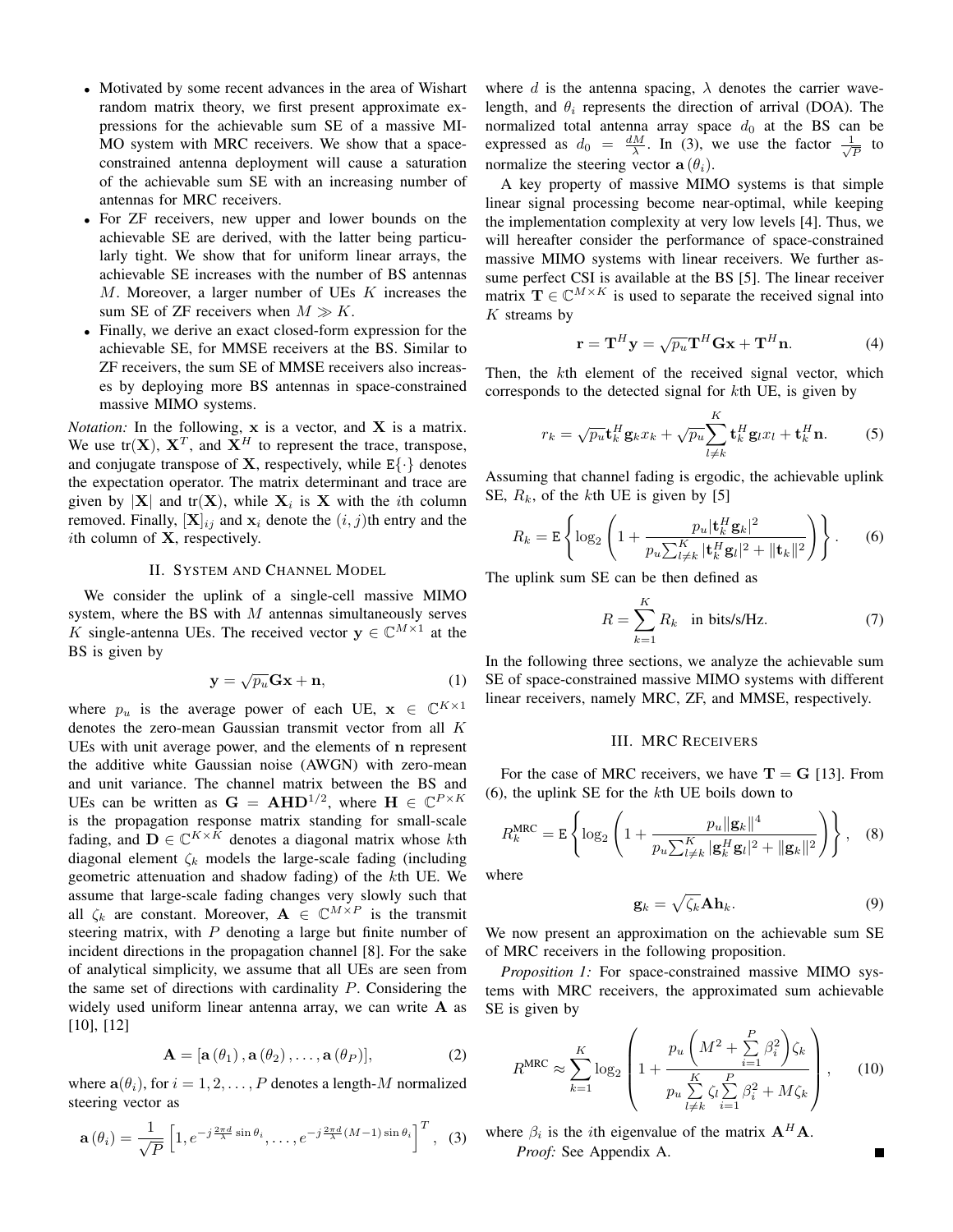Next, we provide numerical results to verify the analytical approximation in (10). Let us assume that the users are distributed uniformly at random in a hexagonal cell with a radius of 1000 meters, while the smallest distance between the UE to the BS is  $r_{\text{min}} = 100$  meters. Moreover, the pathloss is modelled as  $r_k^{-\nu}$ with  $r_k$  denoting the distance between the  $k$ th UE to the BS and  $v = 3.8$  denoting the path loss exponent, respectively. A log-normal random variable  $s_k$  with standard deviation 8 dB is used to model shadowing. Combining these factors, large-scale fading can be given by  $\zeta_k = s_k (r_k/r_{\text{min}})^{-v}$ . We further assume *θ*<sup>*i*</sup> are uniformly distributed within the interval  $[-\pi/2, \pi/2]$ .

The simulation results and their corresponding analytical approximations of space-constrained massive MIMO systems with MRC are plotted in Fig. 1. It is easily seen that the sum SE saturates with an increasing number of BS antennas for different total antenna array spaces  $d_0$ . This observation is consistent with [9] and showcases that MRC suffers a substantial performance degradation when spatial correlation is high (small  $d_0$ ). Moreover, for the same number of BS antennas, a monotonic increase in the sum SE is achieved as *d*<sup>0</sup> becomes larger. We also observe that the gap between the curves decreases as  $d_0$  increases, which implies that the effect of constrained space becomes less pronounced.



Fig. 1. Simulated and analytical approximation of the sum SE of massive MIMO with MRC receivers against the number of BS antennas ( $P = 12$  and  $K = 6$ ).

### IV. ZF RECEIVERS

We now turn our attention to the case of ZF receivers, which seek to eliminate inter-user interferences in massive MIMO systems. Let us consider the concept of ZF reception in (1) to obtain the ZF filter matrix  $\mathbf{T} = \mathbf{G}(\mathbf{G}^H\mathbf{G})^{-1}$  in (4).

Then, the sum SE of ZF receivers can be expressed as

$$
R^{\mathrm{ZF}} = \sum_{k=1}^{K} \mathrm{E} \left\{ \log_2 \left( 1 + \frac{p_u}{\left[ \left( \mathbf{G}^H \mathbf{G} \right)^{-1} \right]_{kk}} \right) \right\}.
$$
 (11)

Next, we introduce a very tight lower bound on the achievable sum SE of ZF linear receivers  $(11)$ .

#### *A. Lower Bound*

*Proposition 2:* For space-constrained massive MIMO systems with ZF receivers, the achievable sum SE is lower bounded as in (12) at the bottom of this page, where  $\psi(\cdot)$  is the digamma function [14, Eq. (8.36)], and  $Y_n$  denotes a  $P \times P$  matrix whose entries are

$$
[\mathbf{Y}_n]_{p,q} = \begin{cases} \beta_p^{q-1}, & q \neq n, \\ \beta_p^{q-1} \ln \beta_p, & q = n. \end{cases}
$$
 (13)

*Proof:* See Appendix B.

#### *B. Upper Bound*

We now move to the upper bound analysis, and present the following proposition.

*Proposition 3:* For space-constrained massive MIMO systems with ZF receivers, the achievable sum SE is upper bounded as

$$
R_{\mathrm{U}}^{\mathrm{ZF}} \leq R_{\mathrm{U}}^{\mathrm{ZF}} = K \log_2 \left( \frac{|\Delta_2|}{\prod_{i=1}^{K-1} \Gamma\left(K-i\right) \prod_{i < j}^{P} \left(\beta_j - \beta_i\right)} + p_u \frac{|\Delta_1|}{\prod_{i=1}^{K} \Gamma\left(K-i+1\right) \prod_{i < j}^{P} \left(\beta_j - \beta_i\right)} \right) - \frac{K}{\ln 2} \left( \sum_{n=1}^{K-1} \psi\left(n\right) + \frac{n = P - K + 2}{\prod_{i < j}^{P} \left(\beta_j - \beta_i\right)} \right), \quad (14)
$$

where  $\Gamma(\cdot)$  denotes the Gamma function [14, Eq. (8.31)],  $\Delta_1$  =  $[\Xi_1 \Phi_1]$  is a  $P \times P$  matrix with entries

$$
\begin{aligned} \left[\Xi_1\right]_{p,q} &= \beta_p^{q-1}, \quad q = 1, 2, \dots, P - K, \\ \left[\Phi_1\right]_{p,q} &= \beta_p^q \Gamma\left(q - P + K + 1\right), \quad q = P - K + 1, \dots, P, \end{aligned}
$$

and  $\Delta_2 = [\Xi_2 \Phi_2]$  is a  $P \times P$  matrix with entries

$$
\begin{aligned} \left[\Xi_2\right]_{p,q} &= \beta_p^{q-1}, \quad q = 1, 2, \dots, P - K + 1, \\ \left[\Phi_2\right]_{p,q} &= \beta_p^q \Gamma\left(q - P + K\right), \quad q = P - K + 2, \dots, P. \end{aligned}
$$

## *Proof:* See Appendix C.

In Figs. 2 and 3, the simulated achievable sum SE along with the proposed lower bound (12) and upper bound (14) are plotted against the number of BS antennas and total antenna array space, respectively. Clearly, all lower bounds can predict the exact sum SE for all the considered cases, which validate their tightness. On the other hand, the upper bounds are relatively looser, due to the large variance of the involved random variables. Figure 2 indicates that adding more antennas significantly improves the sum SE of the massive MIMO link by suppressing thermal noise, even in the space constrained scenario. Moreover, from Fig. 3, we observe that the SE does

$$
R^{ZF} \ge R^{ZF}_{\mathsf{L}} = \sum_{k=1}^K \log_2 \left( 1 + p_u \zeta_k \exp \left( \sum_{n \neq k}^K \zeta_n \left( \psi(K) + \frac{|\mathbf{Y}_{P-K+1}|}{\prod_{i < j}^P (\beta_j - \beta_i)} \right) - \left( \psi(n) + \frac{\sum_{n=P-K+2}^P |\mathbf{Y}_n|}{\prod_{i < j}^P (\beta_j - \beta_i)} \right) \right) \right), \tag{12}
$$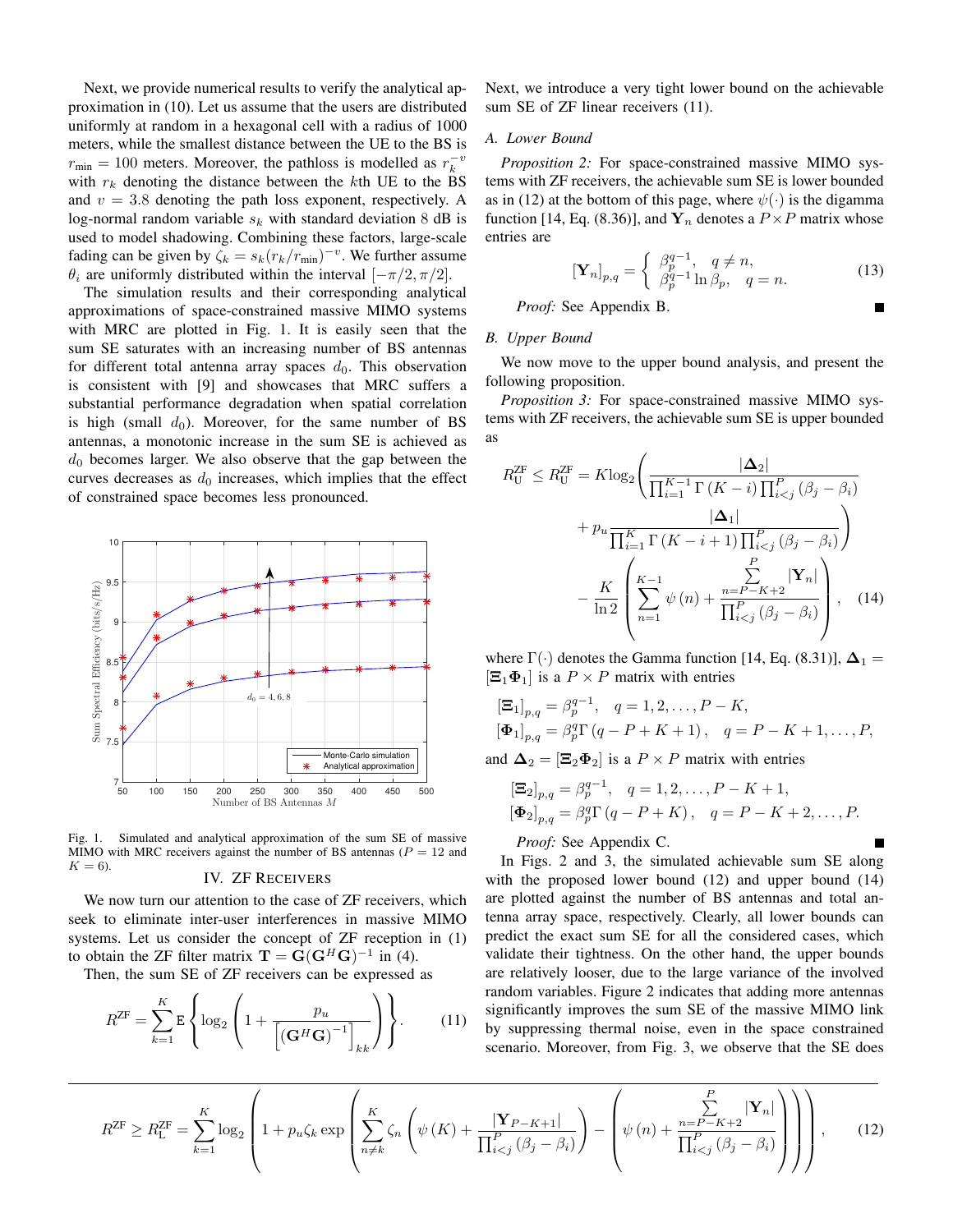

Fig. 2. Simulated and analytical approximation of the sum SE of massive MIMO with ZF receivers against the number of BS antennas ( $P = 12$  and  $d_0 = 4$ .

improve with increased total physical space, particularly for the case of more UEs.



Fig. 3. Simulated and analytical approximation of the sum SE of massive MIMO with ZF receivers against the total antenna array space  $d_0 = \frac{dM}{\lambda}$  $(M = 100$  and  $P = 12$ ).

#### V. MMSE RECEIVERS

For MMSE receivers, the receiver matrix **T** is given by [5]

$$
\mathbf{T}^H = \bigg(\mathbf{G}^H\mathbf{G} + \frac{1}{p_u}\mathbf{I}_K\bigg)^{-1}\mathbf{G}^H = \mathbf{G}^H \bigg(\mathbf{G}\mathbf{G}^H + \frac{1}{p_u}\mathbf{I}_M\bigg)^{-1}.
$$

The achievable sum SE can be written as

$$
R^{\text{MMSE}} = \sum_{k=1}^{K} \mathbf{E} \left\{ \log_2 \left( \frac{1}{\left[ (\mathbf{I}_K + p_u \mathbf{G}^H \mathbf{G})^{-1} \right]_{kk}} \right) \right\} \quad (15)
$$
  
=  $K \mathbf{E} \left\{ \log_2 \left( |\mathbf{I}_K + p_u \mathbf{G}^H \mathbf{G}| \right) \right\}$   
-  $\sum_{k=1}^{K} \mathbf{E} \left\{ \log_2 \left( |\mathbf{I}_{K-1} + p_u \mathbf{G}_k^H \mathbf{G}_k| \right) \right\}, \quad (16)$ 



Fig. 4. Simulated and analytical expression of the sum SE of massive MIMO with MMSE receivers against the number of antennas at BS ( $P = 12$  and  $d_0 = 4$ .

where (16) can be derived from (15) with the aid of an important matrix property  $[6, Eq. (11)]$  as

$$
\left[ \left( \mathbf{G}^H \mathbf{G} \right)^{-1} \right]_{kk} = \frac{\left| \mathbf{G}_k^H \mathbf{G}_k \right|}{\left| \mathbf{G}^H \mathbf{G} \right|}. \tag{17}
$$

The following proposition presents an exact closed-form expression for the achievable sum SE of MMSE receivers.

*Proposition 4:* For space-constrained massive MIMO systems with MMSE receivers, the exact sum SE is given by

$$
R^{\text{MMSE}} = \frac{K \log_2 e}{\prod_{i < j}^P (\beta_j - \beta_i)} \sum_{l=1}^P \sum_{n=P-K+1}^P \beta_l^{n-1} e^{1/\beta_l p_u} \times D_{l,n} E_{n-P+K} \left(\frac{1}{\beta_l p_u}\right),\tag{18}
$$

where  $D_{l,n}$  is the  $(l,n)$ <sup>th</sup> cofactor of a  $P \times P$  matrix **D** with the  $(p, q)$ th entry  $[\mathbf{D}]_{p,q} = \beta_p^{q-1}$ , and  $E_x(y)$  is the exponential integral function [14].

*Proof:* See Appendix D.

For MMSE receivers, Figs. 4 and 5 investigate the simulated and analytical sum SE of space-constrained massive MIMO systems against the number of BS antennas and the total antenna array space. It is clear to see that the exact analytical results are indistinguishable from the numerical simulations, which validates the correctness of the derived expressions. Furthermore, Fig. 5 reveals that with a fixed total antenna array space, the sum SE can be still increased by employing more BS antennas. This is because the improved array gain caused by the increased *M* dominates the sum SE loss due to the reduced  $d_0$ .

## VI. CONCLUSIONS

In this paper, we investigated the performance of massive MIMO systems with a practical space-constrained topology, where the antenna array at the BS has a limited total space. This introduces an increasing spatial correlation with an increased number of BS antennas. We first derived the approximated sum SE with MRC receivers. Through analytical and numerical results, we confirmed that a saturation of the achievable sum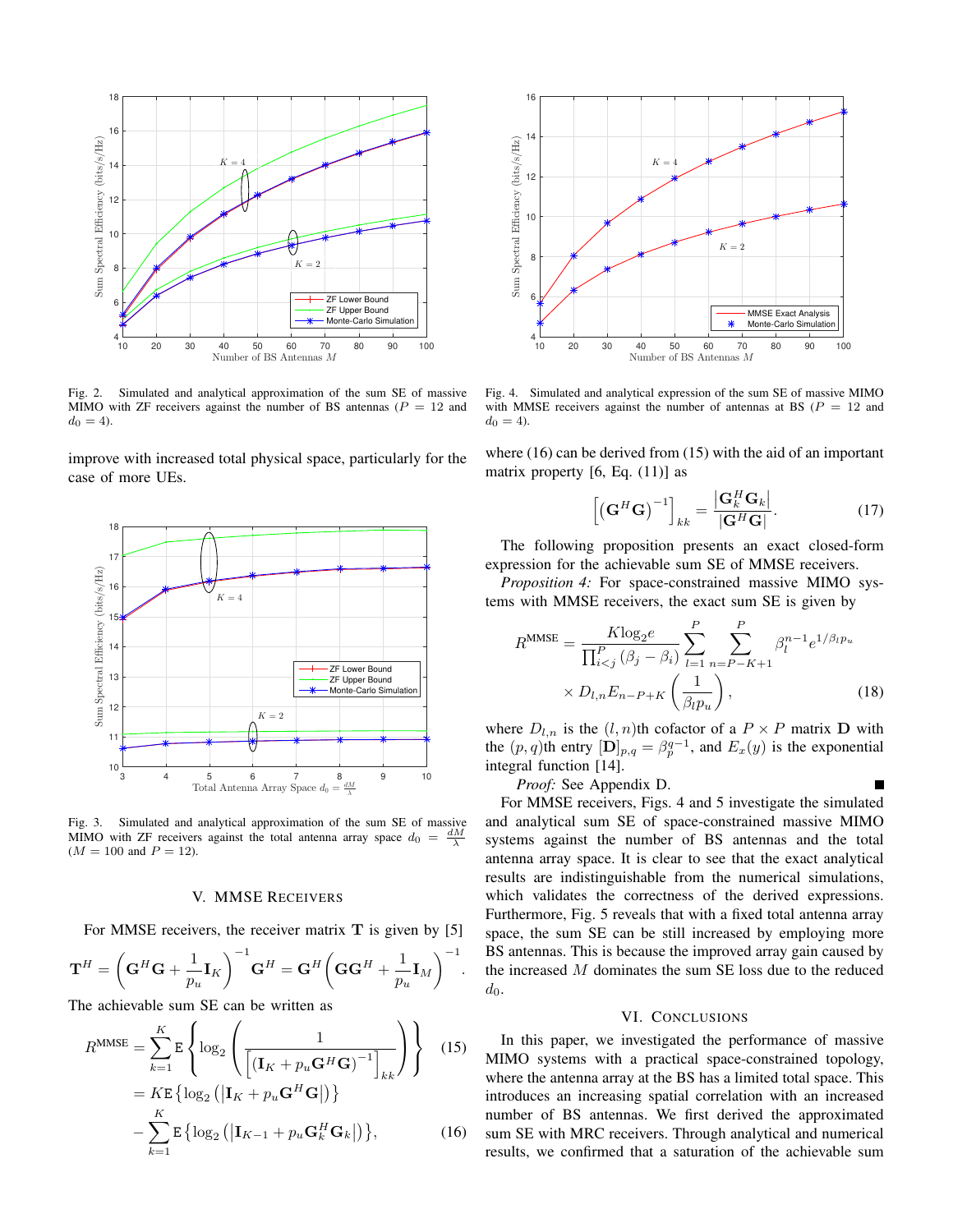

Fig. 5. Simulated and analytical expression of the sum SE of massive MIMO with MMSE receivers against the total antenna array space  $d_0 = \frac{dM}{\lambda}$  ( $K = 4$ ) and  $P = 8$ ).

SE occurs with an increasing number of BS antennas. For ZF receivers, we derived new lower and upper bounds on the sum SE, which increases for a higher number of UEs, as long as  $M \gg K$ . Moreover, the proposed lower bound is tighter than the upper bound. For MMSE receivers, an exact expression for the sum SE is derived and validated by simulation results, which shows that the sum SE increases with the number of BS antennas. This is due to the fact that the signal-to-interferenceplus-noise ratios (SINRs) of ZF and MMSE receivers increase with the number of BS antennas, while MRC receivers can only work well at low SINRs.

## APPENDIX A PROOF OF PROPOSITION 1

By employing *Lemma 1* in [15], the approximated  $R_k^{\text{MRC}}$  can be expressed as

$$
R_k^{\text{MRC}} \approx \log_2 \left( 1 + \frac{p_u \mathbf{E} \left\{ \left\| \mathbf{g}_k \right\|^4 \right\}}{p_u \sum_{l \neq k}^K \mathbf{E} \left\{ \left| \mathbf{g}_k^H \mathbf{g}_l \right|^2 \right\} + \mathbf{E} \left\{ \left\| \mathbf{g}_k \right\|^2 \right\}} \right). \tag{24}
$$

From *Lemma* 2 of [16], the numerator term of (24) can be calculated as

$$
\mathbf{E}\left\{\|\mathbf{g}_k\|^4\right\} = \zeta_k^2 \left|\text{tr}\left\{\mathbf{A}^H \mathbf{A}\right\}\right|^2 + \zeta_k^2 \text{tr}\left\{\left(\mathbf{A}^H \mathbf{A}\right)^2\right\}
$$

$$
= \zeta_k^2 \left(M^2 + \sum_{i=1}^P \beta_i^2\right). \tag{25}
$$

Note that  $\mathbf{Z} \in \mathbb{C}^{P \times P}$  is a deterministic matrix. Considering the definition of **A** and  $h_k$  and using *Lemma* 2 of [16] again, the first term in the denominator of (24) can be derived as

$$
\mathbf{E}\left\{\left|\mathbf{g}_{k}^{H}\mathbf{g}_{l}\right|^{2}\right\}=\zeta_{k}\zeta_{l}\mathbf{E}\left\{\left|\mathbf{h}_{k}^{H}\mathbf{A}^{H}\mathbf{A}\mathbf{h}_{l}\right|^{2}\right\}=\zeta_{k}\zeta_{l}\sum_{i=1}^{P}\beta_{i}^{2},\quad(26)
$$

and the second term in the denominator of (24) is given by

$$
\mathbf{E}\left\{\left\|\mathbf{g}_k\right\|^2\right\} = \zeta_k^2 \mathbf{E}\left\{\mathbf{h}_k^H \mathbf{A}^H \mathbf{A} \mathbf{h}_k\right\} = \sum_{i=1}^P \zeta_k^2 \beta_i = M \zeta_k^2. \quad (27)
$$

Substituting  $(25)$ ,  $(26)$ , and  $(27)$  into  $(24)$ , we can derive  $(10)$ in Proposition 1.

# APPENDIX B PROOF OF PROPOSITION 2

We start from (11), and apply Jensen's inequality on the convex function  $\log_2(1 + a \exp(x))$  for  $a > 0$  to get

$$
R^{ZF} \geqslant R^{ZF}_{\mathsf{L}} = \sum_{k=1}^{K} \log_2 \left( 1 + p_u e^{\left( \mathbb{E} \left\{ \ln \left( \frac{1}{\left[ (\mathbf{G}^H \mathbf{G})^{-1} \right]_{kk}} \right) \right\} \right)} \right)
$$
\n
$$
= \sum_{k=1}^{K} \log_2 \left( 1 + p_u e^{\left( \mathbb{E} \left\{ \ln \left( |\mathbf{G}^H \mathbf{G}| \right) \right\} - \mathbb{E} \left\{ \ln \left( |\mathbf{G}_k^H \mathbf{G}_k| \right) \right\} \right)} \right), \quad (29)
$$

where from (28) to (29), we have used (17). By utilizing *Lemma 4* of [17], the average log-determinant of  $G^H G$  can be derived as

$$
\mathbf{E} \left\{ \ln \left( \left| \mathbf{G}^H \mathbf{G} \right| \right) \right\} = \left( \sum_{n=1}^K \psi(n) + \frac{\sum_{n=P-K+1}^P |\mathbf{Y}_n|}{\prod_{i < j}^P (\beta_j - \beta_i)} \right) \times \ln \sum_{n=1}^K \zeta_n. \tag{30}
$$

Note that  $G_k$  is an  $M \times (K - 1)$  matrix, and we have

$$
\mathbf{E}\left\{\ln\left(\left|\mathbf{G}_{k}^{H}\mathbf{G}_{k}\right|\right)\right\} = \left(\sum_{n=1}^{K-1} \psi\left(n\right) + \frac{\sum_{n=P-K+2}^{P} |\mathbf{Y}_{n}|}{\prod_{i\n(31)
$$

Substituting (30) and (31) into (29), we can complete the proof of Proposition 2.

## APPENDIX C PROOF OF PROPOSITION 3

By applying (17) and Jensen's inequality again, we derive the upper bound  $R_U$  on the uplink sum SE (11) as

$$
R^{ZF} \leq R_U^{ZF} = \sum_{k=1}^{K} \log_2 \left( \mathbb{E} \{ \left| \mathbf{G}_k^H \mathbf{G}_k \right| \} + p_u \mathbb{E} \{ \left| \mathbf{G}^H \mathbf{G} \right| \} \right)
$$

$$
- \sum_{k=1}^{K} \mathbb{E} \{ \log_2 \left( \left| \mathbf{G}_k^H \mathbf{G}_k \right| \right) \}. \tag{32}
$$

In order to obtain  $R_{\text{U}}^{\text{ZF}}$ , we first need to derive  $E\{|\mathbf{G}^H\mathbf{G}|\}$ . In order to obtain  $\pi_U$ , we first need to derive  $E[\mathbf{G} \ \mathbf{G}]$ .<br>Note that the joint probability density function (PDF) of the unordered eigenvalues  $\tau_1, \tau_2, \cdots, \tau_K$  of  $\mathbf{G}^H\mathbf{G}$  is given by [17,